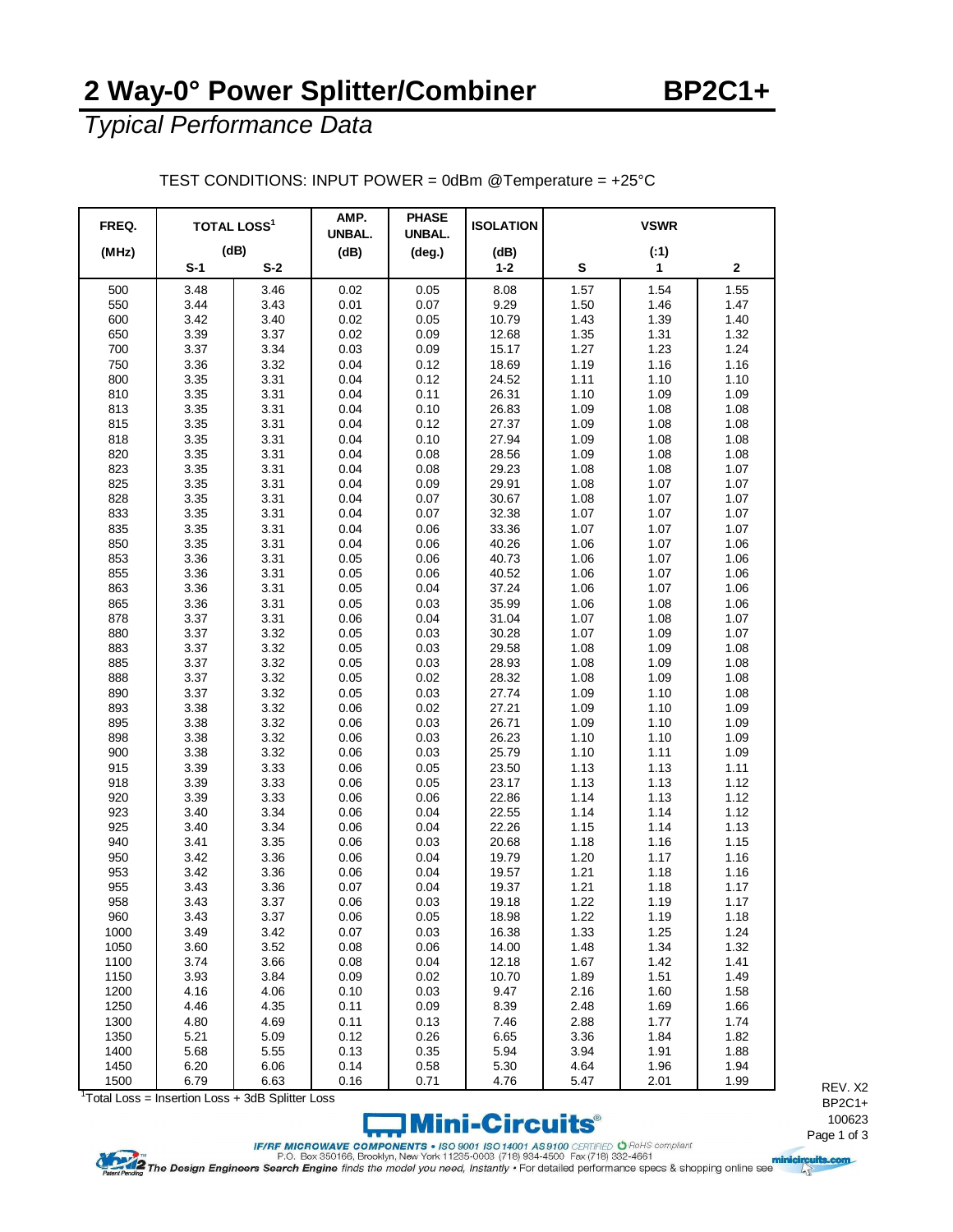## **2 Way-0° Power Splitter/Combiner BP2C1+**

*Typical Performance Data*

| FREQ. | <b>TOTAL LOSS<sup>1</sup></b> |       | AMP.<br>UNBAL. | <b>PHASE</b><br>UNBAL. | <b>ISOLATION</b> | <b>VSWR</b> |      |      |
|-------|-------------------------------|-------|----------------|------------------------|------------------|-------------|------|------|
| (MHz) | (dB)                          |       | (dB)           | (deg.)                 | (dB)             |             | (:1) |      |
|       | $S-1$                         | $S-2$ |                |                        | $1 - 2$          | S           | 1    | 2    |
| 500   | 3.40                          | 3.39  | 0.01           | 0.01                   | 7.94             | 1.59        | 1.56 | 1.58 |
| 550   | 3.36                          | 3.34  | 0.02           | 0.00                   | 9.11             | 1.51        | 1.49 | 1.50 |
| 600   | 3.33                          | 3.31  | 0.02           | 0.03                   | 10.58            | 1.44        | 1.41 | 1.42 |
| 650   | 3.31                          | 3.27  | 0.04           | 0.00                   | 12.41            | 1.37        | 1.32 | 1.33 |
| 700   | 3.28                          | 3.24  | 0.04           | 0.04                   | 14.84            | 1.29        | 1.24 | 1.25 |
| 750   | 3.25                          | 3.21  | 0.04           | 0.07                   | 18.23            | 1.20        | 1.17 | 1.17 |
| 800   | 3.24                          | 3.20  | 0.04           | 0.05                   | 23.71            | 1.12        | 1.10 | 1.10 |
| 810   | 3.24                          | 3.20  | 0.04           | 0.04                   | 25.37            | 1.11        | 1.08 | 1.09 |
| 813   | 3.24                          | 3.20  | 0.04           | 0.03                   | 25.85            | 1.11        | 1.08 | 1.08 |
| 815   | 3.24                          | 3.20  | 0.04           | 0.04                   | 26.34            | 1.10        | 1.08 | 1.08 |
| 818   | 3.24                          | 3.20  | 0.04           | 0.02                   | 26.87            | 1.10        | 1.08 | 1.08 |
| 820   | 3.24                          | 3.20  | 0.04           | 0.01                   | 27.43            | 1.09        | 1.08 | 1.08 |
| 823   | 3.24                          | 3.20  | 0.04           | 0.00                   | 28.04            | 1.09        | 1.07 | 1.07 |
| 825   | 3.24                          | 3.20  | 0.04           | 0.00                   | 28.67            | 1.09        | 1.07 | 1.07 |
| 828   | 3.24                          | 3.20  | 0.04           | 0.01                   | 29.36            | 1.08        | 1.07 | 1.07 |
| 833   | 3.24                          | 3.19  | 0.05           | 0.02                   | 30.91            | 1.08        | 1.07 | 1.07 |
| 835   | 3.24                          | 3.20  | 0.04           | 0.02                   | 31.81            | 1.08        | 1.07 | 1.07 |
| 850   | 3.24                          | 3.20  | 0.04           | 0.05                   | 39.54            | 1.06        | 1.06 | 1.06 |
| 853   | 3.24                          | 3.20  | 0.04           | 0.05                   | 41.31            | 1.06        | 1.06 | 1.06 |
| 855   | 3.24                          | 3.19  | 0.05           | 0.06                   | 42.92            | 1.06        | 1.07 | 1.06 |
| 863   | 3.24                          | 3.20  | 0.04           | 0.08                   | 41.33            | 1.06        | 1.07 | 1.06 |
| 865   | 3.24                          | 3.19  | 0.05           | 0.09                   | 39.50            | 1.06        | 1.07 | 1.06 |
| 878   | 3.25                          | 3.19  | 0.06           | 0.10                   | 32.72            | 1.07        | 1.08 | 1.07 |
| 880   | 3.25                          | 3.20  | 0.05           | 0.10                   | 31.78            | 1.07        | 1.08 | 1.07 |
| 883   | 3.25                          | 3.20  | 0.05           | 0.11                   | 30.93            | 1.07        | 1.08 | 1.07 |
| 885   | 3.25                          | 3.20  | 0.05           | 0.10                   | 30.17            | 1.07        | 1.08 | 1.07 |
| 888   | 3.25                          | 3.20  | 0.05           | 0.11                   | 29.47            | 1.08        | 1.08 | 1.07 |
| 890   | 3.25                          | 3.20  | 0.05           | 0.11                   | 28.80            | 1.08        | 1.09 | 1.07 |
| 893   | 3.25                          | 3.20  | 0.05           | 0.12                   | 28.20            | 1.08        | 1.09 | 1.08 |
| 895   | 3.25                          | 3.20  | 0.05           | 0.12                   | 27.63            | 1.09        | 1.09 | 1.08 |
| 898   | 3.25                          | 3.20  | 0.05           | 0.11                   | 27.10            | 1.09        | 1.10 | 1.08 |
| 900   | 3.26                          | 3.20  | 0.06           | 0.12                   | 26.60            | 1.09        | 1.10 | 1.09 |
| 915   | 3.27                          | 3.21  | 0.06           | 0.11                   | 24.09            | 1.12        | 1.12 | 1.10 |
| 918   | 3.27                          | 3.21  | 0.06           | 0.12                   | 23.73            | 1.13        | 1.12 | 1.11 |
| 920   | 3.27                          | 3.21  | 0.06           | 0.11                   | 23.40            | 1.13        | 1.13 | 1.11 |
| 923   | 3.27                          | 3.21  | 0.06           | 0.15                   | 23.08            | 1.14        | 1.13 | 1.12 |
| 925   | 3.27                          | 3.21  | 0.06           | 0.16                   | 22.77            | 1.14        | 1.13 | 1.12 |
| 940   | 3.29                          | 3.22  | 0.07           | 0.17                   | 21.09            | 1.17        | 1.16 | 1.14 |
| 950   | 3.30                          | 3.22  | 0.08           | 0.16                   | 20.14            | 1.20        | 1.17 | 1.16 |
| 953   | 3.31                          | 3.23  | 0.08           | 0.17                   | 19.91            | 1.20        | 1.18 | 1.16 |
| 955   | 3.31                          | 3.23  | 0.08           | 0.16                   | 19.71            | 1.21        | 1.18 | 1.17 |
| 958   | 3.31                          | 3.23  | 0.08           | 0.17                   | 19.50            | 1.21        | 1.18 | 1.17 |
| 960   | 3.31                          | 3.23  | 0.08           | 0.15                   | 19.30            | 1.22        | 1.19 | 1.17 |
| 1000  | 3.38                          | 3.28  | 0.10           | 0.15                   | 16.58            | 1.32        | 1.25 | 1.24 |
| 1050  | 3.46                          | 3.37  | 0.09           | 0.03                   | 14.12            | 1.47        | 1.33 | 1.32 |
| 1100  | 3.60                          | 3.50  | 0.10           | 0.04                   | 12.26            | 1.66        | 1.43 | 1.42 |
| 1150  | 3.78                          | 3.66  | 0.12           | 0.08                   | 10.77            | 1.88        | 1.52 | 1.51 |
| 1200  | 4.00                          | 3.88  | 0.12           | 0.04                   | 9.53             | 2.15        | 1.62 | 1.61 |
| 1250  | 4.28                          | 4.17  | 0.11           | 0.01                   | 8.46             | 2.48        | 1.72 | 1.70 |
| 1300  | 4.61                          | 4.50  | 0.11           | 0.08                   | 7.49             | 2.89        | 1.80 | 1.79 |
| 1350  | 5.01                          | 4.89  | 0.12           | 0.11                   | 6.65             | 3.40        | 1.88 | 1.87 |
| 1400  | 5.45                          | 5.34  | 0.11           | 0.23                   | 5.93             | 3.99        | 1.96 | 1.95 |
| 1450  | 5.97                          | 5.85  | 0.12           | 0.50                   | 5.28             | 4.74        | 2.02 | 2.01 |

TEST CONDITIONS: INPUT POWER = 0dBm @Temperature = -40°C

<sup>1</sup> Total Loss = Insertion Loss + 3dB Splitter Loss



REV. X2 BP2C1+ 

FINE MICROWAVE COMPONENTS . ISO 9001 ISO 14001 AS 9100 CERTIFIED O Rolls Compliant<br>P.O. Box 350166, Brooklyn, New York 11235-0003 (718) 934-4500 Fax (718) 332-4661<br>Pagent Pagding The Design Engineers Search Engine finds th

1500 6.56 6.41 0.15 0.74 4.71 5.65 2.07 2.07